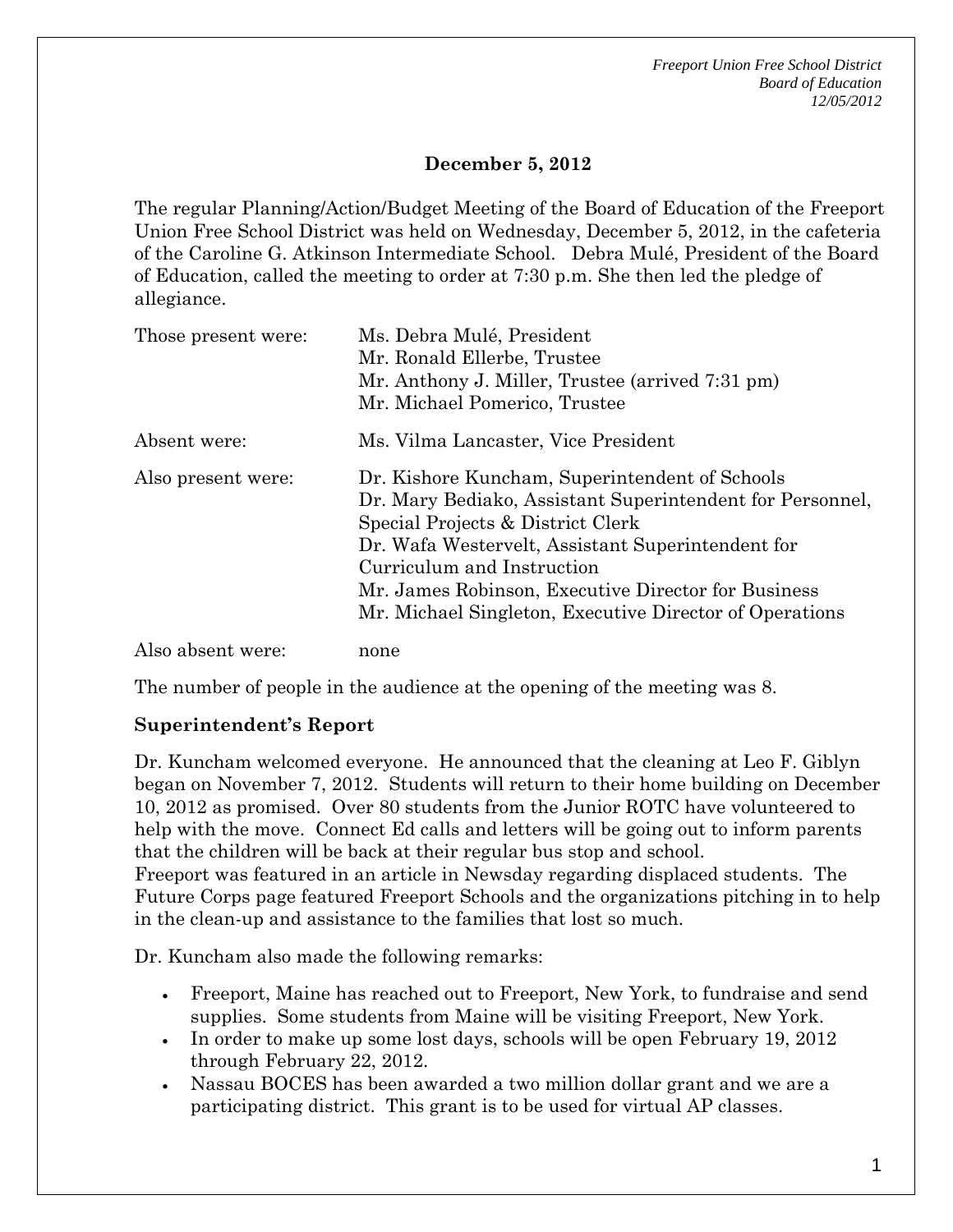- The Long Island Council of Women in Education held a panel discussion in relation to new Teacher Evaluations. Dr. Wafa Westervelt, Assistant Superintendent for Curriculum and Instruction was a member of the panel.
- Congratulations to Celebrating Success honoree Ruth Hindley. The Bayview Avenue Schools Teaching Assistant was selected for the theme "Demonstrating Loyalty and Commitment to Benefit Our Community".
- Freeport Union Free School District will be going on Facebook on December 14, 2012. This will be another avenue to communicate and disseminate information. It will not replace the Districts website but add to the ability to communicate with parents and the community.

# **Questions from the Public**

The public was given the opportunity to address the Board of Education. Each speaker was allowed to address the Board for four minutes on any topic. The Board and administration addressed the comments from the public.

## **Items for Action**

On a motion by Mr. Pomerico and a seconded by Mr. Ellerbe the following item was approved:

## **CSE/CPSE Minutes**

**BE IT RESOLVED,** that the Board of Education of the Freeport Union Free School District hereby accepts the minutes of the meetings of the committees on special education and preschool special education for the following dates: September 19, 2012, October 4, 10, 18, 19, 23, 24, 25, 2012, November 13, 14, 15, 20, 26, 2012.

The vote was unanimous, Ellerbe, Miller, Mulé and Pomerico.

On a motion by Mr. Ellerbe and a seconded by Mr. Miller the following item was approved:

## **Revision in the 2012-2013 School Calendar**

**WHEREAS,** as a result of the loss of instructional days due to school closings arising from the weather emergencies caused by Hurricane Sandy and the subsequent Nor'easter, the Superintendent has instituted a revised school calendar following consultation with the instructional bargaining agents representing school district employees, and

**WHEREAS,** said revised calendar requires the attendance of staff and students during previously scheduled school recess periods to insure compliance with the requirements of the Education Law and Regulations of the Commissioner of Education, in particular Section 3604 of the Education Law,